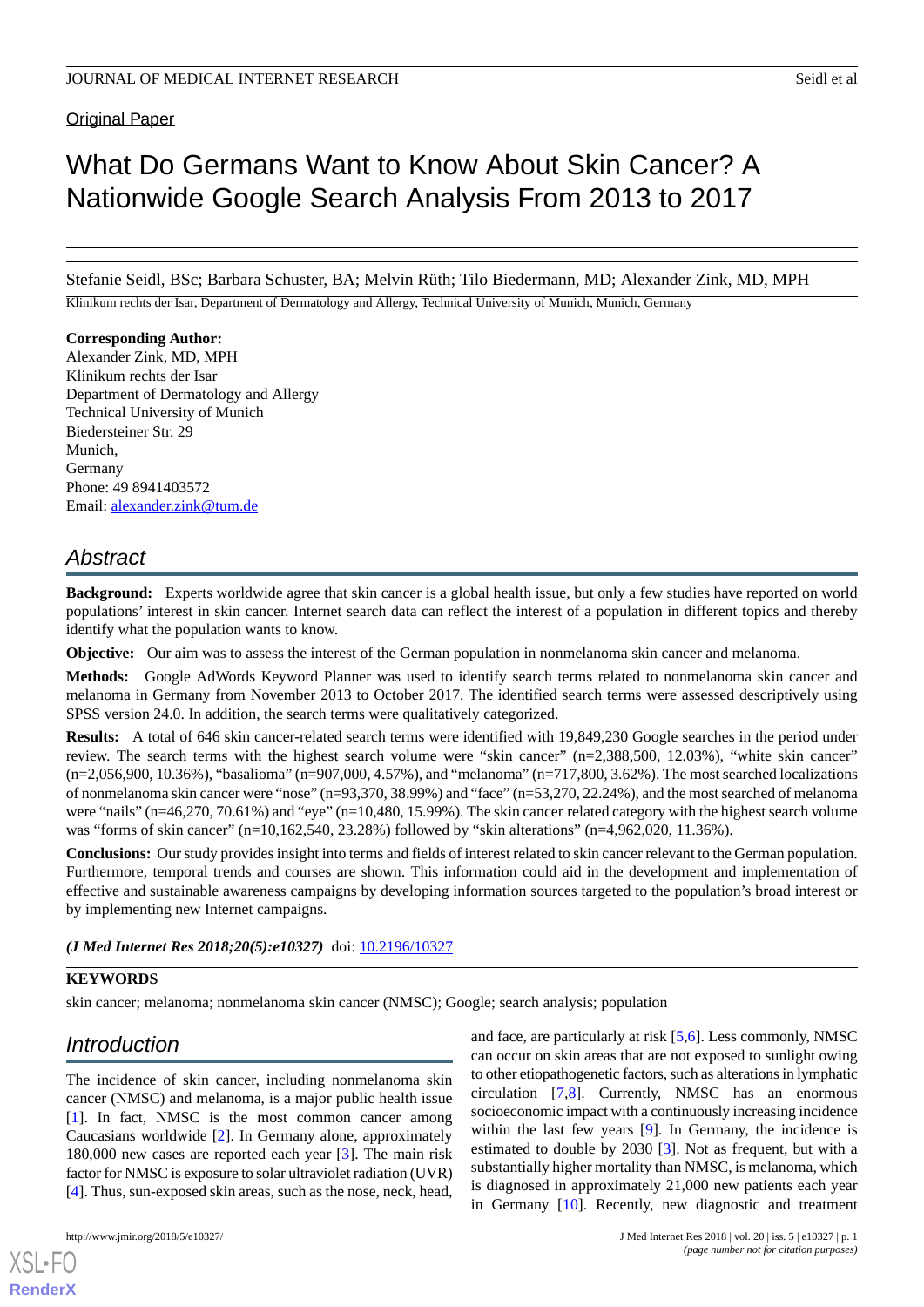options, especially for melanoma, have had a significant impact in the global medical community [[11-](#page-6-1)[14\]](#page-6-2). At the same time, NMSC has been recognized as an occupational disease in some countries, and new techniques and products for UVR protection, including apps and gadgets, have been developed [[15,](#page-6-3)[16](#page-6-4)]. In summary, experts agree about the global problem of skin cancer, but few studies have focused on the interest of the population [[17\]](#page-6-5), which might help lower the global burden. One option for analyzing the interest of the population is an Internet search analysis. This is a promising approach to reflecting the population's interest in a certain topic [[18\]](#page-6-6). It is a novel tool to estimate the impact of disease in a population where traditional methods are inadequate or in the absence of data sources [[19\]](#page-6-7). Analysis of the Internet search volume for different search terms provides insight into the population's general interest. Therefore, the term "search volume" concentrates on the number of searches of a particular topic or search term. This procedure has been used by communication media for several years [\[20](#page-6-8)]. The Internet's emerging role as a main source of health information for the population  $[21,22]$  $[21,22]$  $[21,22]$  has created a corresponding value as a novel and informative method in the medical field. Recently, Huang et al reported a small association between online cancer-related information searching behaviors and skin cancer incidences [[23\]](#page-6-11), and Wehner et al successfully demonstrated that Internet search volume positively correlated with the incidence and mortality rates of common cancers, including melanoma, in the United States [\[18](#page-6-6)]. This indicates that the unconventional method of Internet search analysis can provide useful data on the characteristics of a disease including incidence and mortality. Hence, the Internet search data reflecting the population's interest can provide information about real-life skin cancer incidence as well as medical needs. For this purpose, the Google search engine is promising for Germany because of its 95% market share [\[24](#page-6-12)]. Moreover, the population prefers the

use of search engines such as Google over specialized websites when searching for health information online [\[25](#page-6-13)-[27\]](#page-6-14).

The aim of this study was to analyze the interest of the German population in skin cancer by analyzing Google searches of terms related to NMSC and melanoma.

## *Methods*

#### **Study Design**

In this retrospective longitudinal study, we used Google AdWords Keyword Planner to identify the search volume of terms related to NMSC and melanoma. Google AdWords Keyword Planner is usually used by advertisers to optimize Google marketing campaigns. The most important part of Google AdWords is keywords. With their help, an advertiser can specify in advance that an ad should be displayed only in the result for a search for the mentioned terms or thematically appropriate pages. Therefore, the tool can search for keyword ideas; new keywords can be included or lists of keywords can be uploaded [[28\]](#page-6-15). However, because this technology indicates the monthly search volume estimated by Google, it can also be used for scientific questions. In our study, the search terms related to NMSC and melanoma were identified using a keyword cluster including the following 13 common terms for skin cancer in German: "skin cancer," "black skin cancer," "white skin cancer," "light skin cancer," "nonmelanocytic skin cancer," "nonmelanoma skin cancer," "NMSC," "melanoma," "malignant melanoma," "basalioma," "basal cell carcinoma," "spinalioma," and "squamous cell carcinoma." On the basis of this cluster, Google AdWords Keyword Planner identified search terms to be analyzed regarding their search volume. The search volume data included only those from Google users with a German Internet protocol address and were analyzed from November 2013 to October 2017.

<span id="page-1-0"></span>Figure 1. Content categorization of search terms identified by Google AdWords Keyword Planner. The search terms were manually screened and categorized into 6 skin cancer–related categories and 2 other categories. "No category" was used for search terms not fitting in any category. The figure includes absolute numbers and percentages of search volume and an example search term for each category.

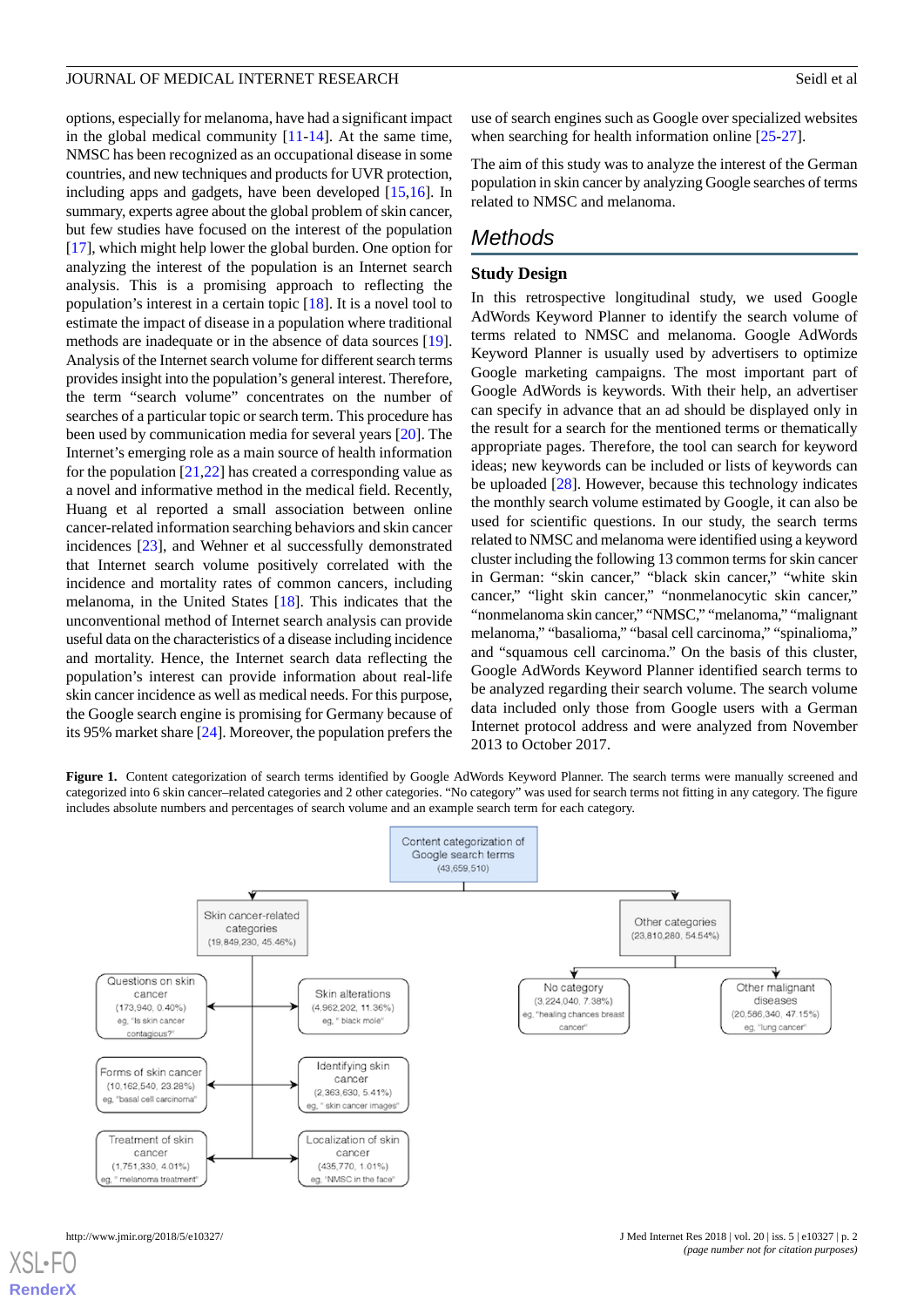#### **Statistical Analysis**

The search volume data from the identified search terms were assessed descriptively using SPSS version 24.0. Furthermore, the search terms were qualitatively categorized based on their content after having been read carefully. In the first step, the content of all search terms was analyzed, and 6 skin cancer-related categories were identified ([Figure 1\)](#page-1-0). A further category for "other malignant diseases" (eg, "lung cancer") was also identified. Search terms that did not fit in any of these categories were placed in the "no category" (eg, "healing chances breast cancer"; [Figure 1](#page-1-0)). Each search term was only assigned to one category. In the second step, we categorized and analyzed the search terms within the category "localization of skin cancer" according to the exact localization of NMSC and melanoma separately.

## *Results*

<span id="page-2-0"></span>In total, Google AdWords Keyword Planner identified 714 search terms related to NMSC and melanoma with a search volume of 43,659,510 in Germany from November 2013 to October 2017. Sixty-eight search terms referred to other malignant diseases or were not assignable terms, while 646 search terms directly referred to skin cancer [\(Figure 1](#page-1-0)). Of the skin cancer–related search terms, the most common terms were "skin cancer" (n=2,388,500, 12.03%) followed by "white skin cancer" (n=2,056,900, 10.36%), "basalioma" (n=907,000, 4.57%), "melanoma" (n=717,800, 3.62%), and "black skin cancer" (n=649,400, 3.27%; [Table 1](#page-2-0) and [Multimedia Appendix](#page-5-9) [1\)](#page-5-9).

#### **Time Analyses**

[Figure 2](#page-2-1) shows the Google search volume of terms related to NMSC and melanoma from November 2013 to October 2017 with annual increases. The lowest search volume was in December 2013 (n=208,400, 1.05%), while the highest volume was in June 2017 (n=398,590, 2.01%). Every year, the search volume increased in April and May, remained high over June and July, and decreased again in August. The month with the highest search volume over all consecutive years was July, except in 2017, when it was June. The largest increase was measured from April 2014 to May 2014, when the search volume increased 32.9% from 266,970 to 354,780 [\(Figure 2\)](#page-2-1).

**Table 1.** Most frequently searched skin cancer–related terms in Germany from November 2013 to October 2017 (N=19,849,230).

| Ranking        | Skin cancer-related term | Search volume, n (%) |
|----------------|--------------------------|----------------------|
| $\mathbf{1}$   | Skin cancer              | 2,388,500 (12.03)    |
| 2              | White skin cancer        | 2,056,900 (10.36)    |
| 3              | <b>Basalioma</b>         | 907,000 (4.57)       |
| $\overline{4}$ | Melanoma                 | 717,800 (3.62)       |
| 5              | Black skin cancer        | 649,400 (3.27)       |
| 6              | Actinic keratosis        | 482,500 (2.43)       |
| 7              | Squamous cell carcinoma  | 433,300 (2.19)       |
| 8              | Skin cancer pictures     | 366,700 (1.85)       |
| 9              | Malignant melanoma       | 336,900 (1.70)       |
| 10             | Basal cell carcinoma     | 292,500 (1.47)       |

<span id="page-2-1"></span>**Figure 2.** Nationwide Google searches of terms related to nonmelanoma skin cancer and melanoma in Germany from November 2013 to October 2017. Only skin cancer–related search terms are included; search terms from the categories "no category" and "other malignant diseases" are not.

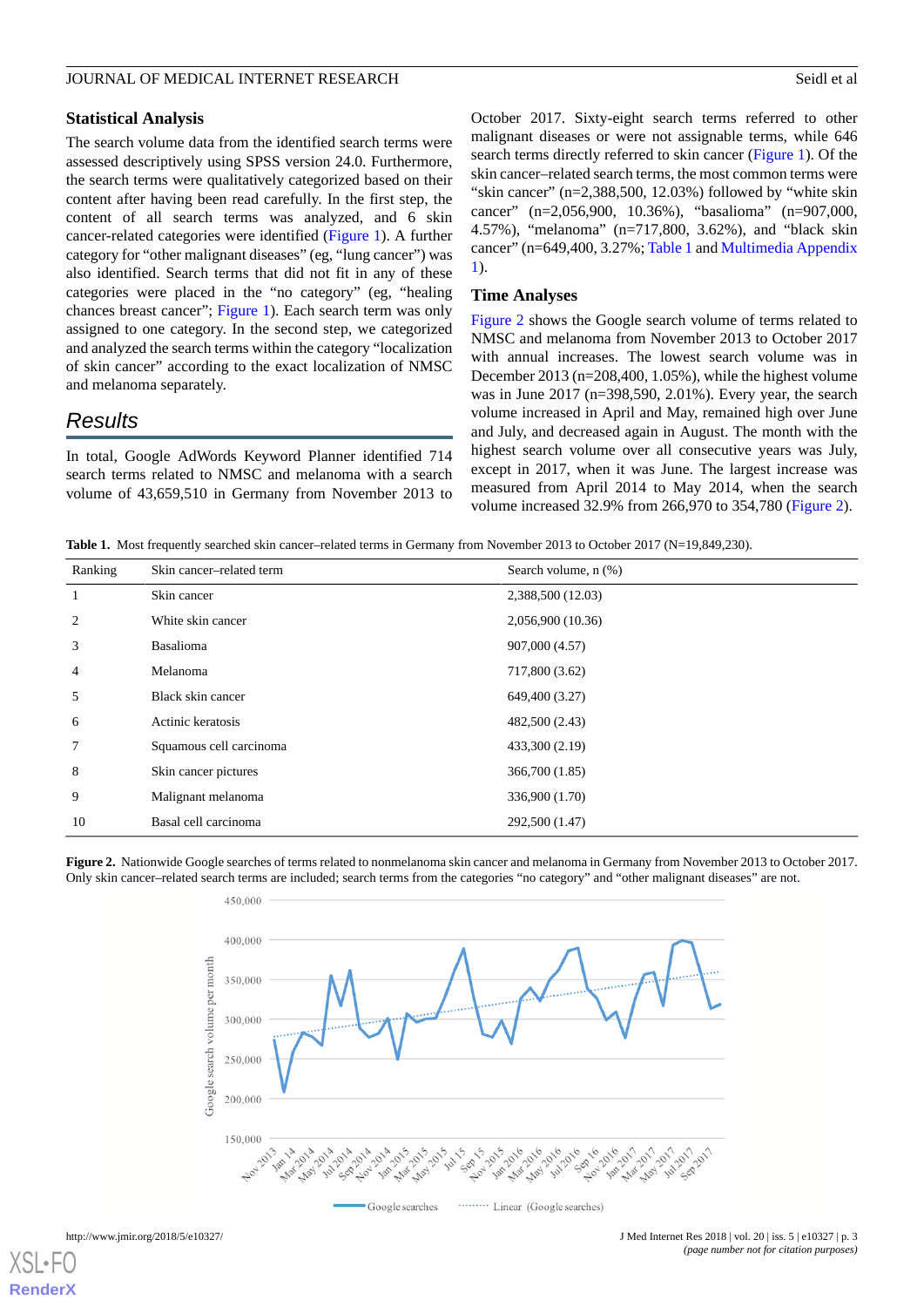#### **Nonmelanoma Skin Cancer and Melanoma**

In a total of 8,953,870 searches of terms related to NMSC and melanoma, NMSC-related terms (eg, "white skin cancer," "nonmelanoma skin cancer") had a search volume of 4,421,480 (49.39%), which was categorized as referring to basal cell carcinoma or squamous cell carcinoma or not classifiable to either. Melanoma-related terms (eg, "black skin cancer," "malignant melanoma") had a search volume of 2,014,130 (22.49%; [Figure 3](#page-3-0)). A total of 2,518,260 (28.12%) searches referred to skin cancer overall, including search terms such as "cancer skin."

A total of 927,090 searches referred to precursor lesions of skin cancer: 895,710 (96.62%) on NMSC precursor lesions and 7080 (0.76%) on melanoma precursor lesions. A total of 24,300 (2.62%) searches referred to precursor lesions of skin cancer overall (eg, "skin cancer precursor lesion").

Few searches referred to skin cancer stages (n=204,510) or metastasis of skin cancer (n=58,210); however, melanoma (n=79,830, 39.03% and n=28,170, 48.39%, respectively) had a larger search volume than NMSC (n=63,000, 30.81% and n=15,880, 27.18%, respectively).

#### **Search Term Categories**

<span id="page-3-0"></span>In total, 92.62% of the search volume fit into a specific category, whereas 7.38% was summarized into "no category" because of nonspecificity (eg, "cancer") or the topic (eg, "healing chances breast cancer").

Nearly half of the search volume (N=43,659,510) was in the category "other malignant diseases" (n=20,586,340, 47.15%) followed by the categories "forms of skin cancer"

(n=10,162,540, 23.28%) and "skin alterations" (n=4,962,020, 11.36%; [Table 2\)](#page-4-0). Few searches referred to "treatment of skin cancer" (n=1,751,330, 4.01%), "localization of skin cancer" (n=435,770, 1.01%), or "questions on skin cancer" (n=173,940, 0.40%).

#### **Localization**

In a total of 435,770 searches of terms related to skin cancer localization, 239,530 (54.97%) referred to NMSC and 65,530 (15.04%) referred to melanoma. A total of 130,710 searches (29.99%) did not fit into either NMSC or melanoma because the search terms contained only "skin cancer"; these were included in "skin cancer overall."

The most commonly searched localizations of NMSC were "nose" (n=93,370, 38.99%) followed by "face" (n=53,270, 22.24%) and "eye" (n=33,320; 13.9%). There were considerably less NMSC searches for "legs" (n=2730, 1.14 %) or "hands" (n=1860, 0.78%). For melanoma, interestingly, the most commonly searched localization was "nails" (n=46,270, 70.61%). With a search volume of 10,480 (15.99%), "melanoma eye," which probably refers to uveal melanoma, was the second most searched term, followed by melanoma of the "face" (n=3720, 5.68%) and melanoma of the "head" (n=3420, 5.22%). Few searches were done for melanoma of the "back" (n=1640, 2.50%). For "skin cancer overall," "face" (n=33,830, 25.88%), "head" (n=23,740, 18.16%), and "nose" (n=20,960, 16.04%) were the most frequently searched localizations ([Figure 4](#page-4-1)).

**Figure 3.** Google search volume of terms related to nonmelanoma skin cancer (NMSC) and melanoma in Germany from November 2013 to October 2017. "NMSC overall" includes search terms such as "white skin cancer", "BCC", and "SCC". "Melanoma" includes search terms such as "malignant melanoma". (BCC=basal cell carcinoma; SCC=squamous cell carcinoma).

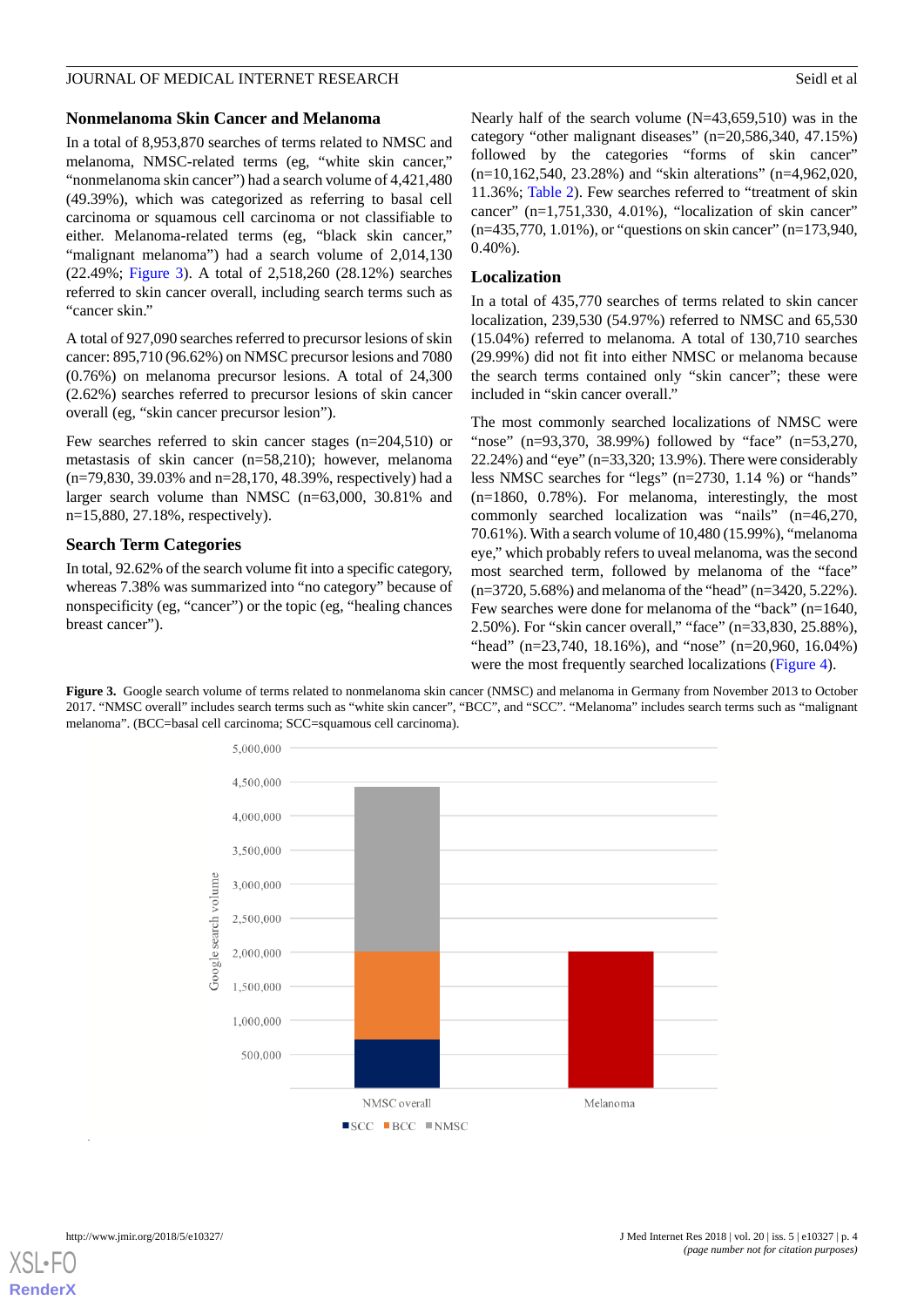<span id="page-4-0"></span>**Table 2.** Content categorization of the identified search terms related to nonmelanoma skin cancer and melanoma in Germany from November 2013 to October 2017 (N=43,659,510).

| Search term category        | $n$ (%)            |
|-----------------------------|--------------------|
| Other malignant diseases    | 20,586,340 (47.15) |
| Forms of skin cancer        | 10,162,540 (23.28) |
| Skin alterations            | 4,962,020 (11.36)  |
| No category                 | 3,224,040 (7.38)   |
| Identifying skin cancer     | 2,363,630 (5.41)   |
| Treatment of skin cancer    | 1,751,330 (4.01)   |
| Localization of skin cancer | 435,770 (1.01)     |
| Questions on skin cancer    | 173,940 (0.40)     |

<span id="page-4-1"></span>**Figure 4.** Google search volume of localization of nonmelanoma skin cancer, melanoma, and skin cancer overall in Germany from November 2013 to October 2017. Search terms without an exact skin cancer term (eg, "skin cancer nose") are included in "skin cancer overall.".



## *Discussion*

#### **Principal Considerations**

In total, approximately 19.85 million skin cancer-related Google searches were conducted in Germany between November 2013 and October 2017. The search terms with the highest search volume were "skin cancer," "white skin cancer," "basalioma," "melanoma," and "black skin cancer." The course of time shows an overall increase in Google search volume from 2013 through 2017, with a higher search volume during each summer.

The overall increase in Google search volume of "NMSC" and "melanoma" in the course of time might be explained, in part, by the continuously increasing incidence of skin cancer [[10](#page-6-0)[,29](#page-6-16)] and public awareness campaigns [\[30](#page-6-17)]. This might have also led to an overall increase in public interest in skin cancer. Particularly, the recognition of NMSC as an occupational disease in Germany in 2015 could have led to an increased interest [[15](#page-6-3)[,29](#page-6-16),[31](#page-6-18)[-33](#page-7-0)], which might be a reason for the higher search volume over summer 2015 compared with summer 2014.

Due to the fact that UVR is the main risk factor for NMSC and a significant risk factor for melanoma [\[10](#page-6-0)], it is not surprising

[XSL](http://www.w3.org/Style/XSL)•FO **[RenderX](http://www.renderx.com/)**

that the summer months had the highest search volume each year. In addition, the media report on sun safety and many skin safety campaigns run during this season [\[34](#page-7-1),[35\]](#page-7-2). Moreover, [Figure 2](#page-2-1) demonstrates that the public interest increases in late spring, when people more frequently wear short-sleeved clothing due to rising temperatures and decreases in late summer when temperatures begin to decrease in Germany [[36\]](#page-7-3). The seasonal variation may also be affected by diagnoses of NMSC and melanoma, which are reported to be significantly higher in late spring and early summer [\[37](#page-7-4),[38\]](#page-7-5). These seasonal differences in search volume were also reported by Bloom et al with regard to skin cancer and melanoma in the United States [\[17](#page-6-5)].

The incidence of NMSC is several times higher than that of melanoma [\[39](#page-7-6)]. The population's interest, as measured by the Google search volume, does not reflect this; the search volume of NMSC was not even three times higher than that of melanoma ([Figure 3\)](#page-3-0). The small difference might be traced back to the fact that melanoma is associated with a higher mortality, leading to a relatively higher interest. A striking finding is the search volume of precursor lesions of NMSC compared with melanoma. This is probably related to the clearer definition of precursor lesions of NMSC. Moreover, the search volume of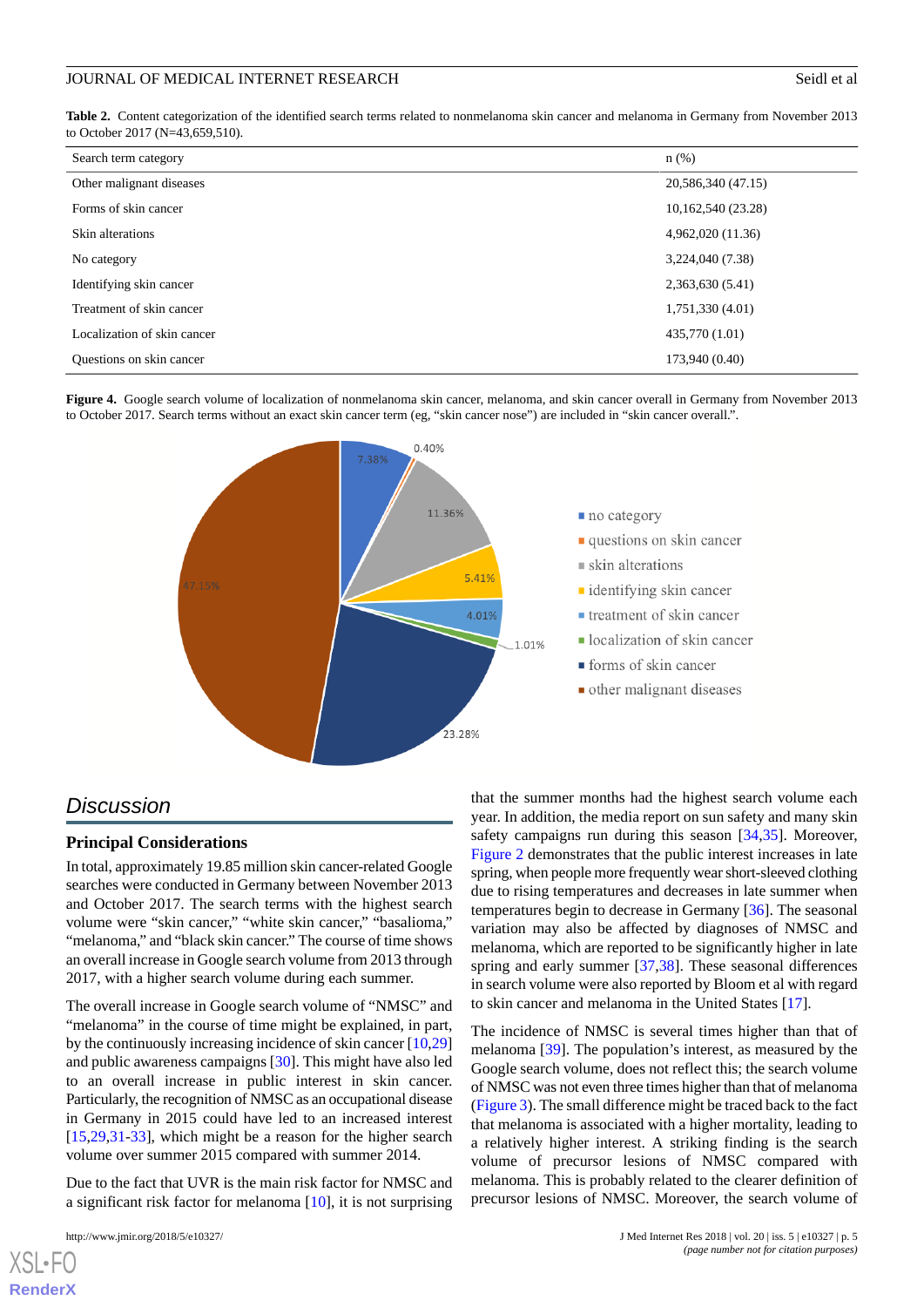metastasis of NMSC is appreciably lower than that of melanoma, which reflects the lower incidence of NMSC metastasis relative to melanoma metastasis [[40](#page-7-7)[,41](#page-7-8)].

The large share of the category "other malignant diseases" can be explained by the fact that it covered several cancers (eg, lung cancer, cervical cancer), while the category "forms of skin cancer" referred only to skin cancer. These other malignant diseases were identified because Google AdWords Keyword Planner also shows search terms that are not primarily relevant to the topic of interest. The search volumes of localizations of NMSC and melanoma reflect the typical localizations where skin cancer is diagnosed [\[42](#page-7-9)-[44\]](#page-7-10). The second most searched localization of melanoma, "eye," gives rise to the question of whether the search was intended for uveal melanoma. Because uveal melanoma is rare [[45\]](#page-7-11), our study shows a conspicuously high overall interest, which might reflect people's special fear or dismay regarding melanoma of the eye.

#### **Limitations**

This study has some limitations. Although Google has a market share of 95% in Germany [[24\]](#page-6-12), it is not used by all population groups to the same extent [[46\]](#page-7-12). Younger-age groups use the Internet more frequently than older ones [\[46](#page-7-12)], who are more often affected by NMSC [[10\]](#page-6-0). This could have led to underestimation of specific terms that would be searched by affected people. In addition, Google AdWords Keyword Planner gives only estimations regarding the monthly search volume of search terms based on a Google algorithm without any further

information. Therefore, we do not know how precise the estimates are. However, it has been shown that Google data do correlate with skin cancer prevalence [[18\]](#page-6-6). Moreover, the automatic completion of search terms, which is suggested by Google, may influence people's search behavior. It is possible that often-searched terms are even more frequently searched, while less frequently searched terms are discarded. However, this should not have a great impact on our assessment of the overall interest in a particular topic, as interest was mostly assessed in categories rather than by individual search terms.

#### **Conclusion**

This analysis of Google search data reflects the German population's interest in NMSC and melanoma. Despite the limitations, our study provides insight into terms and fields of interest related to skin cancer relevant to the German population. This information could aid in the development and implementation of effective and sustainable awareness campaigns. Therefore, future sources of information should be developed on the basis of general interest, such as the interest in melanoma of the eye. Educators should also use this technique to identify keywords to use when buying Google ads for Internet campaigns. In addition, prevention and screening programs should take advantage of the increasing role of the Internet as a source for skin cancer related information. To facilitate better understanding of Internet search data, the authors'future studies will focus on the correlation between search volume and real-life characteristics of skin cancer.

### <span id="page-5-9"></span>**Conflicts of Interest**

None declared.

### **Multimedia Appendix 1**

<span id="page-5-0"></span>The 50 most frequent skin cancer-related search terms in German.

<span id="page-5-1"></span>[[PDF File \(Adobe PDF File\), 20KB-Multimedia Appendix 1](https://jmir.org/api/download?alt_name=jmir_v20i5e10327_app1.pdf&filename=8b537df98be1a82cb79191784ba9988d.pdf)]

#### <span id="page-5-2"></span>**References**

- 1. Madan V, Lear JT, Szeimies R. Non-melanoma skin cancer. Lancet 2010 Feb 20;375(9715):673-685. [doi: [10.1016/S0140-6736\(09\)61196-X\]](http://dx.doi.org/10.1016/S0140-6736(09)61196-X) [Medline: [20171403\]](http://www.ncbi.nlm.nih.gov/entrez/query.fcgi?cmd=Retrieve&db=PubMed&list_uids=20171403&dopt=Abstract)
- <span id="page-5-3"></span>2. Lomas A, Leonardi-Bee J, Bath-Hextall F. A systematic review of worldwide incidence of nonmelanoma skin cancer. Br J Dermatol 2012 May;166(5):1069-1080 [\[FREE Full text](https://dx.doi.org/10.1111/j.1365-2133.2012.10830.x)] [doi: [10.1111/j.1365-2133.2012.10830.x](http://dx.doi.org/10.1111/j.1365-2133.2012.10830.x)] [Medline: [22251204](http://www.ncbi.nlm.nih.gov/entrez/query.fcgi?cmd=Retrieve&db=PubMed&list_uids=22251204&dopt=Abstract)]
- <span id="page-5-5"></span><span id="page-5-4"></span>3. Leiter U, Keim U, Eigentler T, Katalinic A, Holleczek B, Martus P, et al. Incidence, Mortality, and Trends of Nonmelanoma Skin Cancer in Germany. J Invest Dermatol 2017 Sep;137(9):1860-1867. [doi: [10.1016/j.jid.2017.04.020\]](http://dx.doi.org/10.1016/j.jid.2017.04.020) [Medline: [28487088](http://www.ncbi.nlm.nih.gov/entrez/query.fcgi?cmd=Retrieve&db=PubMed&list_uids=28487088&dopt=Abstract)]
- <span id="page-5-6"></span>4. Stockfleth E, Terhorst D, Hauschild A, Zouboulis CC, Schlaeger M, Oster-Schmidt C, et al. [Actinic keratoses]. J Dtsch Dermatol Ges 2012 Dec;10 Suppl 7:S1-23. [doi: [10.1111/j.1610-0379.2012.08019.x](http://dx.doi.org/10.1111/j.1610-0379.2012.08019.x)] [Medline: [23110516\]](http://www.ncbi.nlm.nih.gov/entrez/query.fcgi?cmd=Retrieve&db=PubMed&list_uids=23110516&dopt=Abstract)
- 5. Diepgen TL, Mahler V. The epidemiology of skin cancer. Br J Dermatol 2002 Apr;146 Suppl 61:1-6. [Medline: [11966724](http://www.ncbi.nlm.nih.gov/entrez/query.fcgi?cmd=Retrieve&db=PubMed&list_uids=11966724&dopt=Abstract)]
- <span id="page-5-7"></span>6. Zink A, Hänsel I, Rotter M, Spinner CD, Böhner A, Biedermann T. Impact of Gliding on the Prevalence of Keratinocyte Carcinoma and its Precursors: A Cross-sectional Study Among Male Pilots in Bavaria. Acta Derm Venereol 2017 Dec 10;97(3):393-394 [[FREE Full text](https://www.medicaljournals.se/acta/content/abstract/10.2340/00015555-2547)] [doi: [10.2340/00015555-2547](http://dx.doi.org/10.2340/00015555-2547)] [Medline: [27868143\]](http://www.ncbi.nlm.nih.gov/entrez/query.fcgi?cmd=Retrieve&db=PubMed&list_uids=27868143&dopt=Abstract)
- <span id="page-5-8"></span>7. Fabbrocini G, Ruocco E, De Vita V, Monfrecola G. Squamous cell carcinoma arising in long-standing hidradenitis suppurativa: An overlooked facet of the immunocompromised district. Clin Dermatol 2017;35(2):225-227. [doi: [10.1016/j.clindermatol.2016.10.019](http://dx.doi.org/10.1016/j.clindermatol.2016.10.019)] [Medline: [28274364\]](http://www.ncbi.nlm.nih.gov/entrez/query.fcgi?cmd=Retrieve&db=PubMed&list_uids=28274364&dopt=Abstract)
- 8. De Vita V, Ruocco E. Lymph stasis promotes tumor growth. J Dermatol Sci 2018 Feb 15:-. [doi: [10.1016/j.jdermsci.2018.02.010](http://dx.doi.org/10.1016/j.jdermsci.2018.02.010)] [Medline: [29519705\]](http://www.ncbi.nlm.nih.gov/entrez/query.fcgi?cmd=Retrieve&db=PubMed&list_uids=29519705&dopt=Abstract)
- 9. Zink A. [Non-melanoma skin cancer : Pathogenesis, prevalence and prevention]. Hautarzt 2017 Nov;68(11):919-928. [doi: [10.1007/s00105-017-4058-5\]](http://dx.doi.org/10.1007/s00105-017-4058-5) [Medline: [29018888](http://www.ncbi.nlm.nih.gov/entrez/query.fcgi?cmd=Retrieve&db=PubMed&list_uids=29018888&dopt=Abstract)]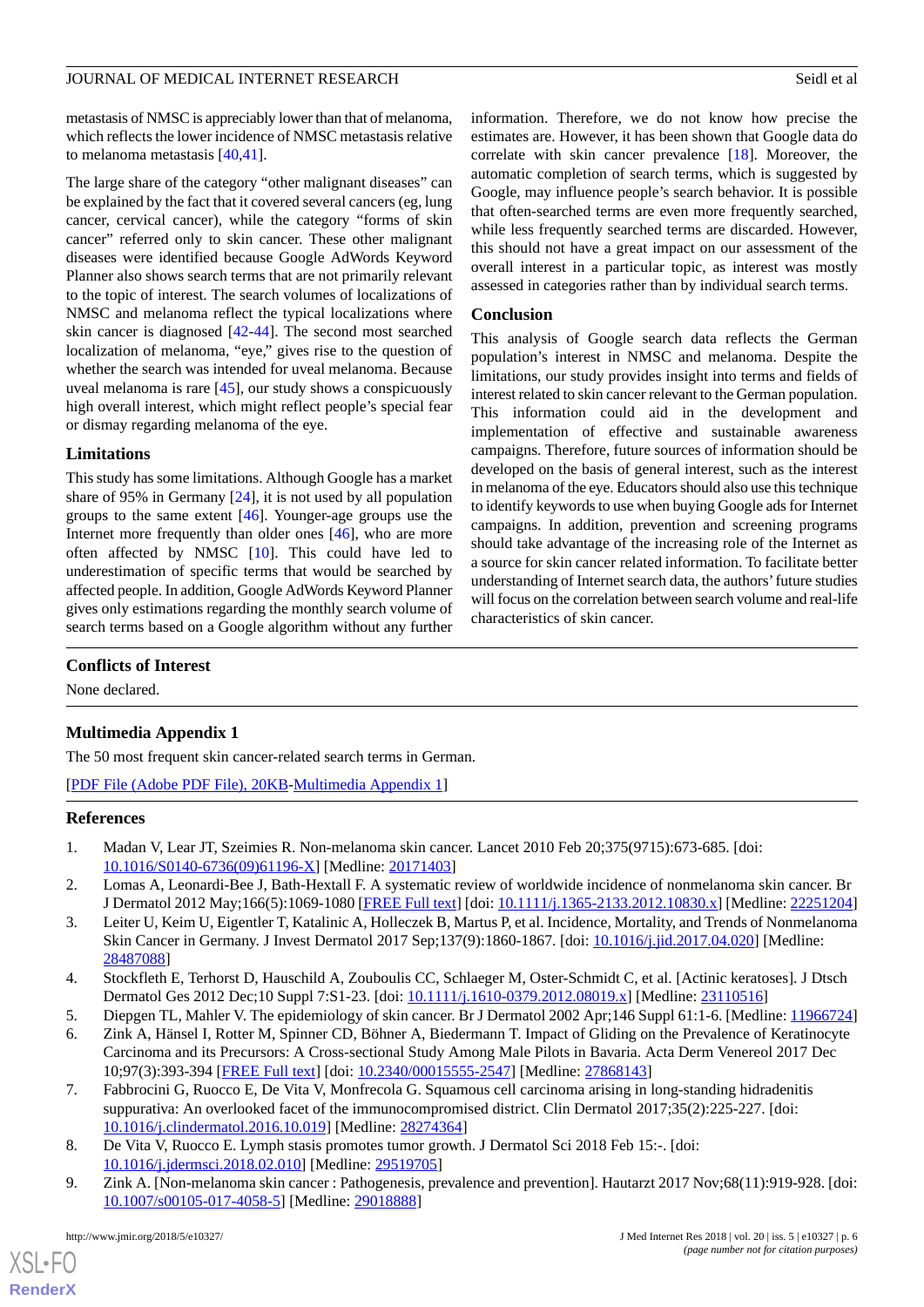#### JOURNAL OF MEDICAL INTERNET RESEARCH Seidlet also seidlet also seidlet also seidlet also seidlet also seidlet a

- <span id="page-6-0"></span>10. Robert Koch-Institut (Hrsg), Gesellschaft der epidemiologischen Krebsregister in Deutschland e.V. (Hrsg). Krebs in Deutschland für 2013/2014. Berlin; 2017. URL: [https://www.krebsdaten.de/Krebs/DE/Content/Publikationen/](https://www.krebsdaten.de/Krebs/DE/Content/Publikationen/Krebs_in_Deutschland/krebs_in_deutschland_inhalt.html) [Krebs\\_in\\_Deutschland/krebs\\_in\\_deutschland\\_inhalt.html\[](https://www.krebsdaten.de/Krebs/DE/Content/Publikationen/Krebs_in_Deutschland/krebs_in_deutschland_inhalt.html)[WebCite Cache ID 6z47xphlF\]](http://www.webcitation.org/

                                6z47xphlF)
- <span id="page-6-1"></span>11. Weber J, Mandala M, Del Vecchio M, Gogas HJ, Arance AM, Cowey CL, CheckMate 238 Collaborators. Adjuvant Nivolumab versus Ipilimumab in Resected Stage III or IV Melanoma. N Engl J Med 2017 Dec 09;377(19):1824-1835. [doi: [10.1056/NEJMoa1709030\]](http://dx.doi.org/10.1056/NEJMoa1709030) [Medline: [28891423\]](http://www.ncbi.nlm.nih.gov/entrez/query.fcgi?cmd=Retrieve&db=PubMed&list_uids=28891423&dopt=Abstract)
- 12. Stiegel E, Xiong D, Ya J, Funchain P, Isakov R, Gastman B, et al. Prognostic value of sentinel lymph node biopsy according to Breslow thickness for cutaneous melanoma. J Am Acad Dermatol 2018 May;78(5):942-948. [doi: [10.1016/j.jaad.2018.01.030](http://dx.doi.org/10.1016/j.jaad.2018.01.030)] [Medline: [29408526](http://www.ncbi.nlm.nih.gov/entrez/query.fcgi?cmd=Retrieve&db=PubMed&list_uids=29408526&dopt=Abstract)]
- <span id="page-6-2"></span>13. Thomas L, Puig S. Dermoscopy, Digital Dermoscopy and Other Diagnostic Tools in the Early Detection of Melanoma and Follow-up of High-risk Skin Cancer Patients. Acta Derm Venereol 2017 Jul 05:- [\[FREE Full text\]](https://www.medicaljournals.se/acta/content/abstract/10.2340/00015555-2719) [doi: [10.2340/00015555-2719](http://dx.doi.org/10.2340/00015555-2719)] [Medline: [28676882\]](http://www.ncbi.nlm.nih.gov/entrez/query.fcgi?cmd=Retrieve&db=PubMed&list_uids=28676882&dopt=Abstract)
- <span id="page-6-3"></span>14. Fabbrocini G, De Vita V, Pastore F, D'Arco V, Mazzella C, Annunziata MC, et al. Teledermatology: from prevention to diagnosis of nonmelanoma and melanoma skin cancer. Int J Telemed Appl 2011:125762 [[FREE Full text\]](https://dx.doi.org/10.1155/2011/125762) [doi: [10.1155/2011/125762\]](http://dx.doi.org/10.1155/2011/125762) [Medline: [21776252](http://www.ncbi.nlm.nih.gov/entrez/query.fcgi?cmd=Retrieve&db=PubMed&list_uids=21776252&dopt=Abstract)]
- <span id="page-6-4"></span>15. Diepgen TL. New developments in occupational dermatology. J Dtsch Dermatol Ges 2016 Sep;14(9):875-889. [doi: [10.1111/ddg.13128](http://dx.doi.org/10.1111/ddg.13128)] [Medline: [27607027](http://www.ncbi.nlm.nih.gov/entrez/query.fcgi?cmd=Retrieve&db=PubMed&list_uids=27607027&dopt=Abstract)]
- <span id="page-6-5"></span>16. Blanco X. The little UV Sense fits on your nail and tracks your sunlight exposure. L'Oreal's tiny wearable at CES 2018 helps you protect your skin URL:<https://www.cnet.com/news/loreal-uv-sense-ces-2018/> [accessed 2018-03-06] [\[WebCite](http://www.webcitation.org/

                                6xiFChRfJ) [Cache ID 6xiFChRfJ\]](http://www.webcitation.org/

                                6xiFChRfJ)
- <span id="page-6-6"></span>17. Bloom R, Amber KT, Hu S, Kirsner R. Google Search Trends and Skin Cancer: Evaluating the US Population's Interest in Skin Cancer and Its Association With Melanoma Outcomes. JAMA Dermatol 2015 Aug;151(8):903-905. [doi: [10.1001/jamadermatol.2015.1216\]](http://dx.doi.org/10.1001/jamadermatol.2015.1216) [Medline: [26061357\]](http://www.ncbi.nlm.nih.gov/entrez/query.fcgi?cmd=Retrieve&db=PubMed&list_uids=26061357&dopt=Abstract)
- <span id="page-6-8"></span><span id="page-6-7"></span>18. Wehner MR, Nead KT, Linos E. Correlation Among Cancer Incidence and Mortality Rates and Internet Searches in the United States. JAMA Dermatol 2017 Sep 01;153(9):911-914. [doi: [10.1001/jamadermatol.2017.1870\]](http://dx.doi.org/10.1001/jamadermatol.2017.1870) [Medline: [28658470\]](http://www.ncbi.nlm.nih.gov/entrez/query.fcgi?cmd=Retrieve&db=PubMed&list_uids=28658470&dopt=Abstract)
- <span id="page-6-9"></span>19. Paules CI, Fauci AS. Yellow Fever - Once Again on the Radar Screen in the Americas. N Engl J Med 2017 Dec 13;376(15):1397-1399. [doi: [10.1056/NEJMp1702172\]](http://dx.doi.org/10.1056/NEJMp1702172) [Medline: [28273000\]](http://www.ncbi.nlm.nih.gov/entrez/query.fcgi?cmd=Retrieve&db=PubMed&list_uids=28273000&dopt=Abstract)
- <span id="page-6-10"></span>20. Mele C. The New York Times 2017. Is Wisconsin Really That Hard to Spell? URL: [https://www.nytimes.com/2017/05/](https://www.nytimes.com/2017/05/31/us/misspelled-words-states.html) [31/us/misspelled-words-states.html](https://www.nytimes.com/2017/05/31/us/misspelled-words-states.html) [accessed 2018-02-09] [[WebCite Cache ID 6xiEyhaaA\]](http://www.webcitation.org/

                                6xiEyhaaA)
- 21. Hartzband P, Groopman J. Untangling the Web--patients, doctors, and the Internet. N Engl J Med 2010 Mar 25;362(12):1063-1066. [doi: [10.1056/NEJMp0911938\]](http://dx.doi.org/10.1056/NEJMp0911938) [Medline: [20335581\]](http://www.ncbi.nlm.nih.gov/entrez/query.fcgi?cmd=Retrieve&db=PubMed&list_uids=20335581&dopt=Abstract)
- <span id="page-6-12"></span><span id="page-6-11"></span>22. Beck F, Richard J, Nguyen-Thanh V, Montagni I, Parizot I, Renahy E. Use of the internet as a health information resource among French young adults: results from a nationally representative survey. J Med Internet Res 2014 May 13;16(5):e128 [[FREE Full text](http://www.jmir.org/2014/5/e128/)] [doi: [10.2196/jmir.2934](http://dx.doi.org/10.2196/jmir.2934)] [Medline: [24824164](http://www.ncbi.nlm.nih.gov/entrez/query.fcgi?cmd=Retrieve&db=PubMed&list_uids=24824164&dopt=Abstract)]
- <span id="page-6-13"></span>23. Huang X, Baade P, Youlden DR, Youl PH, Hu W, Kimlin MG. Google as a cancer control tool in Queensland. BMC Cancer 2017 Dec 04;17(1):816 [[FREE Full text](https://bmccancer.biomedcentral.com/articles/10.1186/s12885-017-3828-x)] [doi: [10.1186/s12885-017-3828-x\]](http://dx.doi.org/10.1186/s12885-017-3828-x) [Medline: [29202718](http://www.ncbi.nlm.nih.gov/entrez/query.fcgi?cmd=Retrieve&db=PubMed&list_uids=29202718&dopt=Abstract)]
- 24. Statista. Statistiken zu Suchmaschinen URL:<https://de.statista.com/themen/111/suchmaschinen/> [accessed 2018-01-19] [[WebCite Cache ID 6xiF5yoMF](http://www.webcitation.org/

                                6xiF5yoMF)]
- <span id="page-6-14"></span>25. Mazloomdoost D, Kanter G, Chan RC, Deveaneau N, Wyman AM, Von Bargen EC, et al. Social networking and Internet use among pelvic floor patients: a multicenter survey. Am J Obstet Gynecol 2016 Nov;215(5):654.e1-654.e10. [doi: [10.1016/j.ajog.2016.06.011\]](http://dx.doi.org/10.1016/j.ajog.2016.06.011) [Medline: [27319368\]](http://www.ncbi.nlm.nih.gov/entrez/query.fcgi?cmd=Retrieve&db=PubMed&list_uids=27319368&dopt=Abstract)
- <span id="page-6-15"></span>26. Lee K, Hoti K, Hughes JD, Emmerton L. Dr Google and the consumer: a qualitative study exploring the navigational needs and online health information-seeking behaviors of consumers with chronic health conditions. J Med Internet Res 2014 Dec 02;16(12):e262 [[FREE Full text](http://www.jmir.org/2014/12/e262/)] [doi: [10.2196/jmir.3706](http://dx.doi.org/10.2196/jmir.3706)] [Medline: [25470306\]](http://www.ncbi.nlm.nih.gov/entrez/query.fcgi?cmd=Retrieve&db=PubMed&list_uids=25470306&dopt=Abstract)
- <span id="page-6-16"></span>27. Eysenbach G, Köhler C. How do consumers search for and appraise health information on the world wide web? Qualitative study using focus groups, usability tests, and in-depth interviews. BMJ 2002 Mar 09;324(7337):573-577 [\[FREE Full text](http://europepmc.org/abstract/MED/11884321)] [Medline: [11884321](http://www.ncbi.nlm.nih.gov/entrez/query.fcgi?cmd=Retrieve&db=PubMed&list_uids=11884321&dopt=Abstract)]
- <span id="page-6-17"></span>28. Google AdWords. Reach the right consumers with the right keywords URL: [https://adwords.google.com/intl/en/home/tools/](https://adwords.google.com/intl/en/home/tools/keyword-planner/) [keyword-planner/](https://adwords.google.com/intl/en/home/tools/keyword-planner/) [accessed 2018-04-05] [\[WebCite Cache ID 6ychA7KF0\]](http://www.webcitation.org/

                                6ychA7KF0)
- <span id="page-6-18"></span>29. John SM, Trakatelli M, Gehring R, Finlay K, Fionda C, Wittlich M, et al. CONSENSUS REPORT: Recognizing non-melanoma skin cancer, including actinic keratosis, as an occupational disease - A Call to Action. J Eur Acad Dermatol Venereol 2016 Apr;30 Suppl 3:38-45. [doi: [10.1111/jdv.13608](http://dx.doi.org/10.1111/jdv.13608)] [Medline: [26995022\]](http://www.ncbi.nlm.nih.gov/entrez/query.fcgi?cmd=Retrieve&db=PubMed&list_uids=26995022&dopt=Abstract)
- 30. van der Leest RJT, de Vries E, Bulliard J, Paoli J, Peris K, Stratigos AJ, et al. The Euromelanoma skin cancer prevention campaign in Europe: characteristics and results of 2009 and 2010. J Eur Acad Dermatol Venereol 2011 Dec;25(12):1455-1465. [doi: [10.1111/j.1468-3083.2011.04228.x](http://dx.doi.org/10.1111/j.1468-3083.2011.04228.x)] [Medline: [21951235](http://www.ncbi.nlm.nih.gov/entrez/query.fcgi?cmd=Retrieve&db=PubMed&list_uids=21951235&dopt=Abstract)]
- 31. Zink A, Wurstbauer D, Rotter M, Wildner M, Biedermann T. Do outdoor workers know their risk of NMSC? Perceptions, beliefs and preventive behaviour among farmers, roofers and gardeners. J Eur Acad Dermatol Venereol 2017 Oct;31(10):1649-1654. [doi: [10.1111/jdv.14281\]](http://dx.doi.org/10.1111/jdv.14281) [Medline: [28414878\]](http://www.ncbi.nlm.nih.gov/entrez/query.fcgi?cmd=Retrieve&db=PubMed&list_uids=28414878&dopt=Abstract)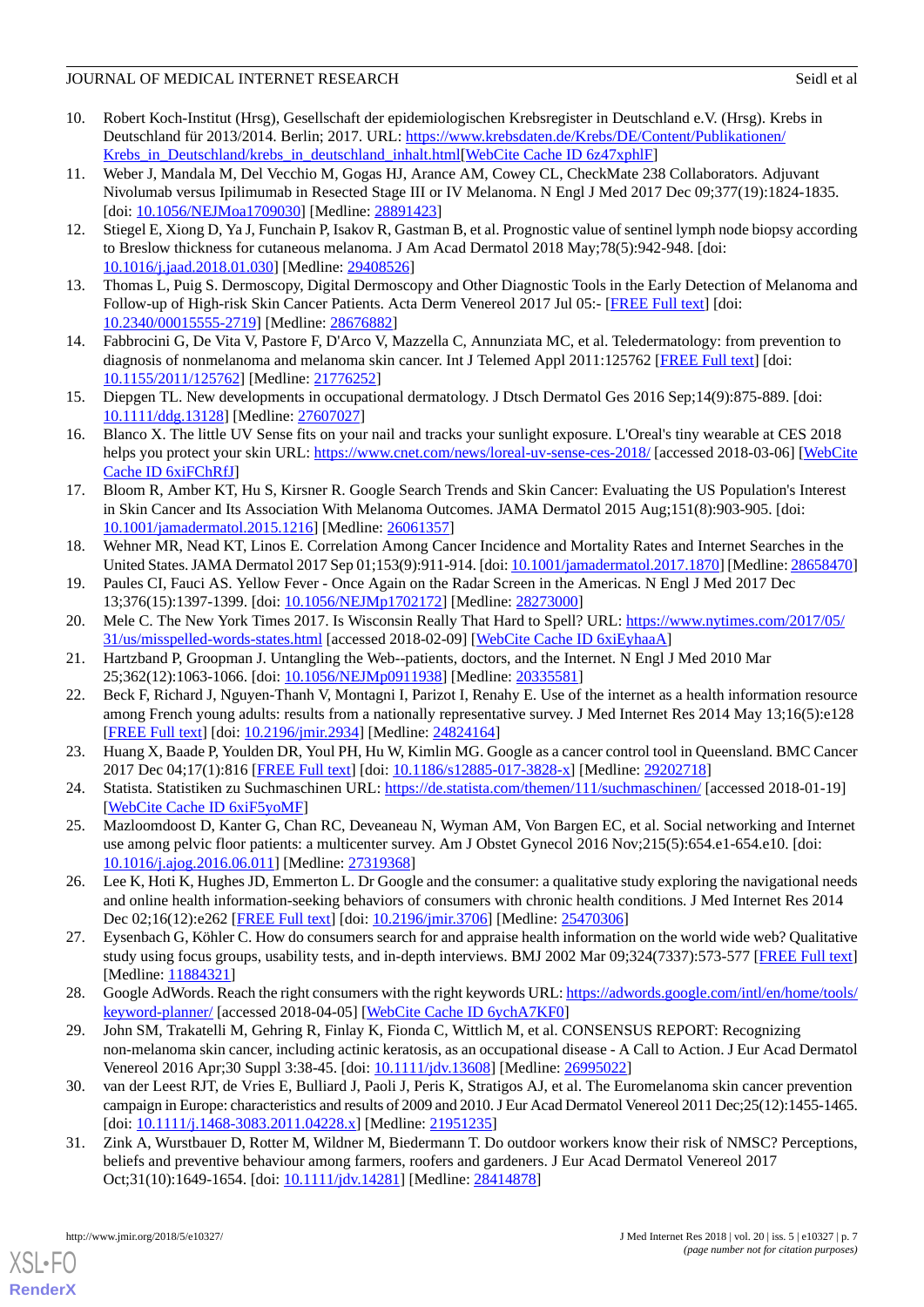#### JOURNAL OF MEDICAL INTERNET RESEARCH Seidlet also seidlet also seidlet also seidlet also seidlet also seidlet a

- 32. Tizek L, Krause J, Biedermann T, Zink A. Satisfaction of mountain guides with high sun protection as a tool to prevent non-melanoma skin cancer. J Eur Acad Dermatol Venereol 2017 Nov;31(11):1825-1827. [doi: [10.1111/jdv.14405\]](http://dx.doi.org/10.1111/jdv.14405) [Medline: [28609550](http://www.ncbi.nlm.nih.gov/entrez/query.fcgi?cmd=Retrieve&db=PubMed&list_uids=28609550&dopt=Abstract)]
- <span id="page-7-0"></span>33. Zink A, Koch E, Seifert F, Rotter M, Spinner CD, Biedermann T. Nonmelanoma skin cancer in mountain guides: high prevalence and lack of awareness warrant development of evidence-based prevention tools. Swiss Med Wkly 2016;146:w14380 [\[FREE Full text\]](http://doi.emh.ch/10.4414/smw.2016.14380) [doi: [10.4414/smw.2016.14380](http://dx.doi.org/10.4414/smw.2016.14380)] [Medline: [27922162](http://www.ncbi.nlm.nih.gov/entrez/query.fcgi?cmd=Retrieve&db=PubMed&list_uids=27922162&dopt=Abstract)]
- <span id="page-7-2"></span><span id="page-7-1"></span>34. Wakefield MA, Loken B, Hornik RC. Use of mass media campaigns to change health behaviour. Lancet 2010 Oct 09;376(9748):1261-1271 [[FREE Full text](http://europepmc.org/abstract/MED/20933263)] [doi: [10.1016/S0140-6736\(10\)60809-4\]](http://dx.doi.org/10.1016/S0140-6736(10)60809-4) [Medline: [20933263](http://www.ncbi.nlm.nih.gov/entrez/query.fcgi?cmd=Retrieve&db=PubMed&list_uids=20933263&dopt=Abstract)]
- <span id="page-7-3"></span>35. Reinau D, Meier CR, Blumenthal R, Surber C. Skin Cancer Prevention, Tanning and Vitamin D: A Content Analysis of Print Media in Germany and Switzerland. Dermatology 2016;232(1):2-10 [[FREE Full text](https://www.karger.com?DOI=10.1159/000435913)] [doi: [10.1159/000435913\]](http://dx.doi.org/10.1159/000435913) [Medline: [26278913](http://www.ncbi.nlm.nih.gov/entrez/query.fcgi?cmd=Retrieve&db=PubMed&list_uids=26278913&dopt=Abstract)]
- <span id="page-7-4"></span>36. Statista. Monatliche Durchschnittstemperatur in Deutschland von Dezember 2016 bis Dezember 2017 URL: [https://de.](https://de.statista.com/statistik/daten/studie/5564/umfrage/monatliche-durchschnittstemperatur-in-deutschland/) [statista.com/statistik/daten/studie/5564/umfrage/monatliche-durchschnittstemperatur-in-deutschland/](https://de.statista.com/statistik/daten/studie/5564/umfrage/monatliche-durchschnittstemperatur-in-deutschland/) [accessed 2108-01-19] [[WebCite Cache ID 6xiFHTHz9\]](http://www.webcitation.org/

                                6xiFHTHz9)
- <span id="page-7-5"></span>37. Quatresooz P, Piérard-Franchimont C, Piérard GE. Space-time clustering and seasonality in diagnosing skin cancers in Wallonia (south-east Belgium). Dermatology 2008;217(1):48-51. [doi: [10.1159/000121853\]](http://dx.doi.org/10.1159/000121853) [Medline: [18367841](http://www.ncbi.nlm.nih.gov/entrez/query.fcgi?cmd=Retrieve&db=PubMed&list_uids=18367841&dopt=Abstract)]
- <span id="page-7-6"></span>38. Bianconi F, Masanotti GM, Liso A, La Rosa F, Duca E, Stracci F. Seasonal Variation in Skin Cancer Diagnosis. Front Public Health 2016;4:78 [\[FREE Full text\]](https://dx.doi.org/10.3389/fpubh.2016.00078) [doi: [10.3389/fpubh.2016.00078](http://dx.doi.org/10.3389/fpubh.2016.00078)] [Medline: [27200331](http://www.ncbi.nlm.nih.gov/entrez/query.fcgi?cmd=Retrieve&db=PubMed&list_uids=27200331&dopt=Abstract)]
- <span id="page-7-7"></span>39. Eisemann N, Waldmann A, Geller AC, Weinstock MA, Volkmer B, Greinert R, et al. Non-melanoma skin cancer incidence and impact of skin cancer screening on incidence. J Invest Dermatol 2014 Jan;134(1):43-50 [[FREE Full text](https://linkinghub.elsevier.com/retrieve/pii/S0022-202X(15)36446-0)] [doi: [10.1038/jid.2013.304](http://dx.doi.org/10.1038/jid.2013.304)] [Medline: [23877569](http://www.ncbi.nlm.nih.gov/entrez/query.fcgi?cmd=Retrieve&db=PubMed&list_uids=23877569&dopt=Abstract)]
- <span id="page-7-8"></span>40. Schouten LJ, Rutten J, Huveneers HAM, Twijnstra A. Incidence of brain metastases in a cohort of patients with carcinoma of the breast, colon, kidney, and lung and melanoma. Cancer 2002 May 15;94(10):2698-2705 [[FREE Full text](http://onlinelibrary.wiley.com/resolve/openurl?genre=article&sid=nlm:pubmed&issn=0008-543X&date=2002&volume=94&issue=10&spage=2698)] [Medline: [12173339](http://www.ncbi.nlm.nih.gov/entrez/query.fcgi?cmd=Retrieve&db=PubMed&list_uids=12173339&dopt=Abstract)]
- <span id="page-7-9"></span>41. Ali Z, Yousaf N, Larkin J. Melanoma epidemiology, biology and prognosis. EJC Suppl 2013 Sep;11(2):81-91 [[FREE Full](https://linkinghub.elsevier.com/retrieve/pii/S1359-6349(13)00013-X) [text](https://linkinghub.elsevier.com/retrieve/pii/S1359-6349(13)00013-X)] [doi: [10.1016/j.ejcsup.2013.07.012](http://dx.doi.org/10.1016/j.ejcsup.2013.07.012)] [Medline: [26217116\]](http://www.ncbi.nlm.nih.gov/entrez/query.fcgi?cmd=Retrieve&db=PubMed&list_uids=26217116&dopt=Abstract)
- 42. Narayanan DL, Saladi RN, Fox JL. Ultraviolet radiation and skin cancer. Int J Dermatol 2010 Sep;49(9):978-986. [doi: [10.1111/j.1365-4632.2010.04474.x\]](http://dx.doi.org/10.1111/j.1365-4632.2010.04474.x) [Medline: [20883261\]](http://www.ncbi.nlm.nih.gov/entrez/query.fcgi?cmd=Retrieve&db=PubMed&list_uids=20883261&dopt=Abstract)
- <span id="page-7-10"></span>43. Chevalier V, Barbe C, Le Clainche A, Arnoult G, Bernard P, Hibon E, et al. Comparison of anatomical locations of cutaneous melanoma in men and women: a population-based study in France. Br J Dermatol 2014 Sep;171(3):595-601. [doi: [10.1111/bjd.13052](http://dx.doi.org/10.1111/bjd.13052)] [Medline: [24725117\]](http://www.ncbi.nlm.nih.gov/entrez/query.fcgi?cmd=Retrieve&db=PubMed&list_uids=24725117&dopt=Abstract)
- <span id="page-7-11"></span>44. Katalinic A, Kunze U, Schäfer T. Epidemiology of cutaneous melanoma and non-melanoma skin cancer in Schleswig-Holstein, Germany: incidence, clinical subtypes, tumour stages and localization (epidemiology of skin cancer). Br J Dermatol 2003 Dec;149(6):1200-1206. [Medline: [14674897\]](http://www.ncbi.nlm.nih.gov/entrez/query.fcgi?cmd=Retrieve&db=PubMed&list_uids=14674897&dopt=Abstract)
- <span id="page-7-12"></span>45. Schicher N, Edelhauser G, Harmankaya K, Schindler K, Gleiss A, Pehamberger H, et al. Pretherapeutic laboratory findings, extent of metastasis and choice of treatment as prognostic markers in ocular melanoma- a single centre experience. J Eur Acad Dermatol Venereol 2013 Mar;27(3):e394-e399. [doi: [10.1111/jdv.12006](http://dx.doi.org/10.1111/jdv.12006)] [Medline: [23057648](http://www.ncbi.nlm.nih.gov/entrez/query.fcgi?cmd=Retrieve&db=PubMed&list_uids=23057648&dopt=Abstract)]
- 46. Koch W, Frees B. Ergebnisse aus der Studienreihe 'Medien und ihr Publikum' (MiP) ARD/ZDF-Onlinestudie 2017: Neun von zehn Deutschen online. Media Perspektiven 2017:434-446.

### **Abbreviations**

**NMSC:** nonmelanoma skin cancer **UVR:** ultraviolet radiation

*Edited by G Eysenbach; submitted 09.03.18; peer-reviewed by C Nigg, N Ribeiro, G Fabbrocini, J Makin; comments to author 29.03.18; revised version received 13.04.18; accepted 19.04.18; published 02.05.18*

*Please cite as: Seidl S, Schuster B, Rüth M, Biedermann T, Zink A What Do Germans Want to Know About Skin Cancer? A Nationwide Google Search Analysis From 2013 to 2017 J Med Internet Res 2018;20(5):e10327 URL: <http://www.jmir.org/2018/5/e10327/> doi: [10.2196/10327](http://dx.doi.org/10.2196/10327) PMID: [29698213](http://www.ncbi.nlm.nih.gov/entrez/query.fcgi?cmd=Retrieve&db=PubMed&list_uids=29698213&dopt=Abstract)*